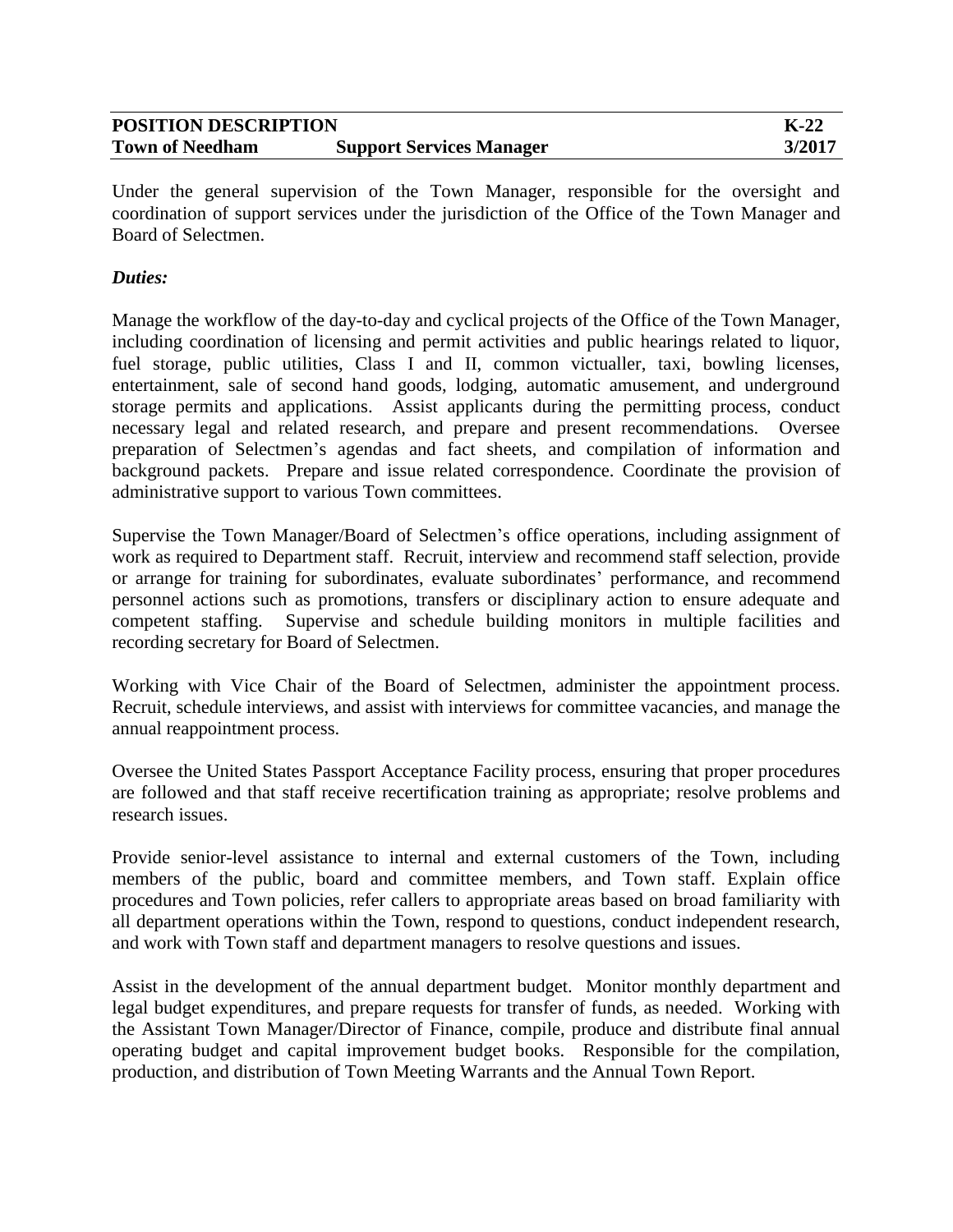Responsible for managing the processes related to the rental of James Hugh Powers Hall and other meeting spaces in Town Hall, the Stephen Palmer facility, and other facilities as needed. Responsible for invoicing for all rental charges and ensuring collection of monies due. Monitor, and where applicable, recommend changes to rental policy, and design and develop all forms to ensure that legal and financial components are effectively addressed. Work with renters on the operational logistics of each event. Coordinate with other departments and personnel to ensure that logistics for all events are addressed, including public safety matters. Respond to matters concerning the James Hugh Powers Hall during non-business hours.

Responsible for appropriate operation of sophisticated audio/visual and lighting systems in James Hugh Powers Hall and other conference rooms in Town Hall. Maintain working relationship with vendors to provide 24/7 support for these systems. Develop and implement training program for systems and ensure that in-house staff are able to provide support for municipal events.

Serve as facility manager for the Town Hall, acting as contact person for all internal Town Hall staff, and outside groups and vendors for questions and concerns about the building. Responsible for notifying the appropriate department/vendor to resolve issues.

Serve as website administrator for the Town. Ensure that the Town's website is fresh, that all general government departments adhere to website navigation standards, and that content is kept current. Work with the Information Technology Center, senior management, and software vendors to ensure that the overall vision and integrity of the site is maintained.

Provide professional staff assistance to the Town Manager, Assistant Town Managers and manage special projects as requested. Transmit requests of Town Manager to department heads and staff; explain requests and priorities; receive and review responses and request additional information or clarification where needed; and when possible resolve issues independently. Develop, recommend and implement new office systems to improve the efficiency of the office. Oversee office bookkeeping operations, including preparation of deposits and payment of invoices. Perform other related duties as required.

# *Basic Knowledge:*

Extensive knowledge of municipal management, operations, financial recordkeeping, and office administration equivalent to a bachelor's degree in business, public administration or a related field. Incumbent must be able to function at a high level while managing multiple, and changing priorities.

#### *Experience:*

Position requires five to seven years of related municipal management experience.

# *Independent Action:*

Incumbent establishes personal standards of work performance within broad framework of Town policy, seeking guidance for sensitive issues and for issues outside or not covered in existing policies.